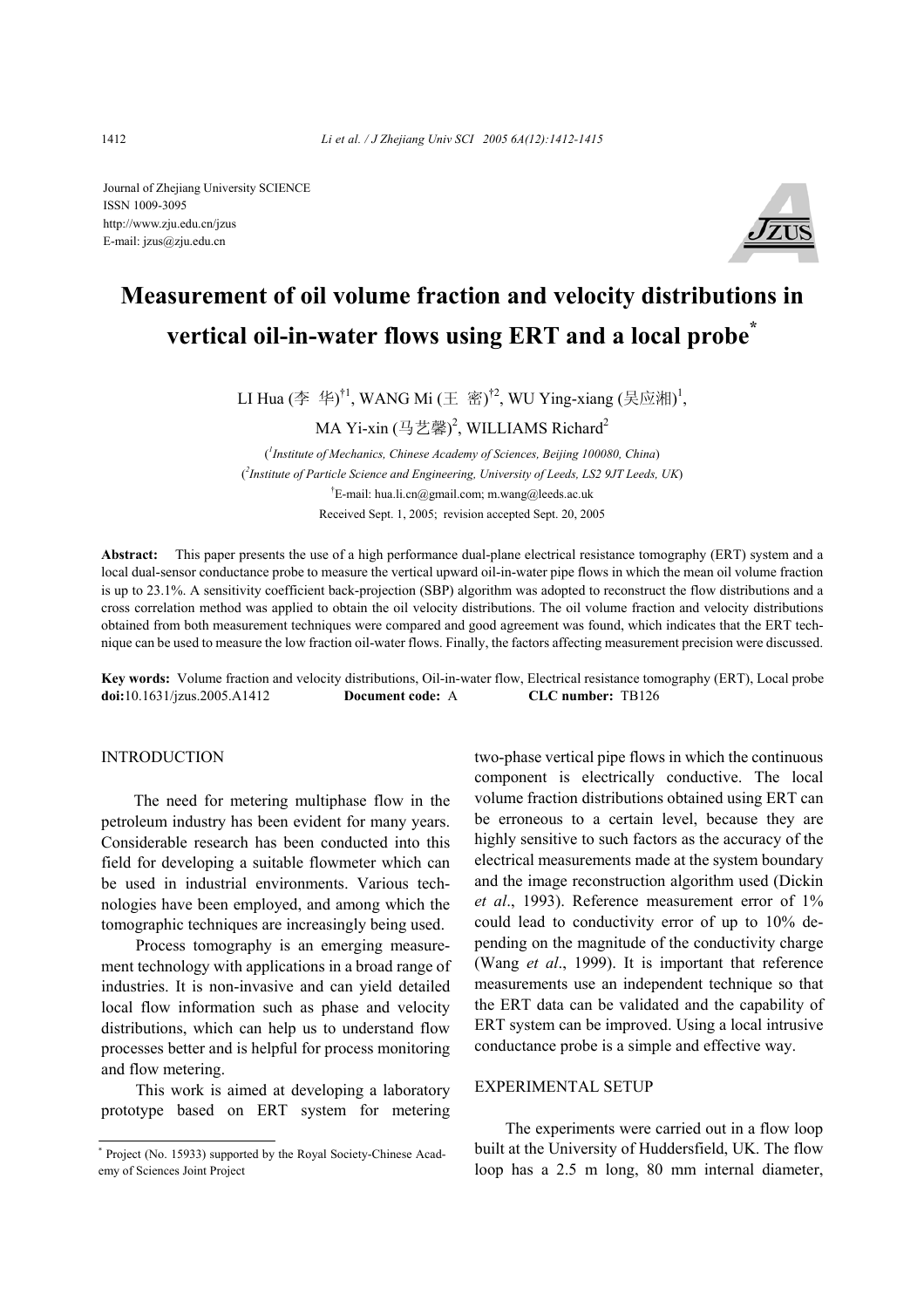transparent, vertical working section. Water and oil were pumped into the base of the working section via different branches with turbine meters respectively, which enabled the water volumetric flow rate  $Q_w$  and the oil volumetric flow rate  $Q_0$  to be measured.

Tests were carried out at water flow rate of 7.5  $\text{m}^3/\text{h}$  and oil flow rates of 0.75, 1.5 and 2.25 m<sup>3</sup>/h.

## ERT SYSTEM AND DUAL-PLANE SENSOR

A new ERT system for online measurement of two-phase flows has been developed at Leeds University, UK. The ERT system's axial velocity can be up to 10 m/s, with 5% velocity measurement resolution (Ma *et al*., 2003).

The distance between the dual planes of the ERT sensor with 16 electrodes per sensing plane was 30 mm. The setup of the ERT system and dual-plane sensor in the test loop are shown in Fig.1.



**Fig.1 The setup of the ERT system and the dualplane sensor** 

A total of 8190 dual-frames of voltage measurements were acquired for each flow condition. The voltage measurements took 8.96 s at a speed of 914.3 dual-frames per second (dfps). A sensitivity coefficient back-projection (SBP) algorithm was adopted to reconstruct the high speed flow images.

## **Data analysis**

With conductivity distributions acquired from ERT, the oil concentration distributions (expressed as oil volume fraction,  $\alpha_c$ ) can be determined by applying the Maxwell equation (Maxwell, 1881):

$$
\alpha_{\rm c} = \frac{2\sigma_{\rm i} - 2\sigma_{\rm mc}}{2\sigma_{\rm i} + \sigma_{\rm mc}}\tag{1}
$$

where  $\sigma_1$  is the conductivity of water, and  $\sigma_{\text{mc}}$  is the local mixture conductivity.

The axial flow velocity distributions can be estimated by a direct cross-correlation method, as given in Eq.(2):

$$
R_{12}^{(k)}(n) = \sum_{m=1}^{k} f_1(m) f_2(m+n)
$$
 (2)

where  $k$  is the sample length,  $n$  is the offset number and  $f_1(m)$  and  $f_2(m)$  are the *m*th up-flow and down-flow images respectively. Eq.(2) can be simply implemented online by updating the  $R_{12}^{(k)}(n)$  with the new  $(k+1)$ th images, as described in Eq.(3):

$$
R_{12}^{(k+1)}(n) = R_{12}^{(k)}(n) + f_1(k+1)f_2(k+1+n)
$$
 (3)

This implementation can save calculation time and greatly reduce memory size.

### LOCAL DUAL SENSOR PROBE

A number of dual sensor probes were constructed at the University of Huddersfield, UK. Each probe was manufactured from two stainless steel acupuncture needles which were 0.3 mm in diameter and were mounted inside a stainless steel tube with outer diameter of 4 mm as shown in Fig.2 (Lucas *et al*., 2004). Each acupuncture needle was coated with waterproof paint and insulating varnish except the very tip of the needle.

The dual sensor conductance probe was mounted in a fully automated, two-axis traversing mechanism



**Fig.2 Geometry of the dual sensor conductance probe**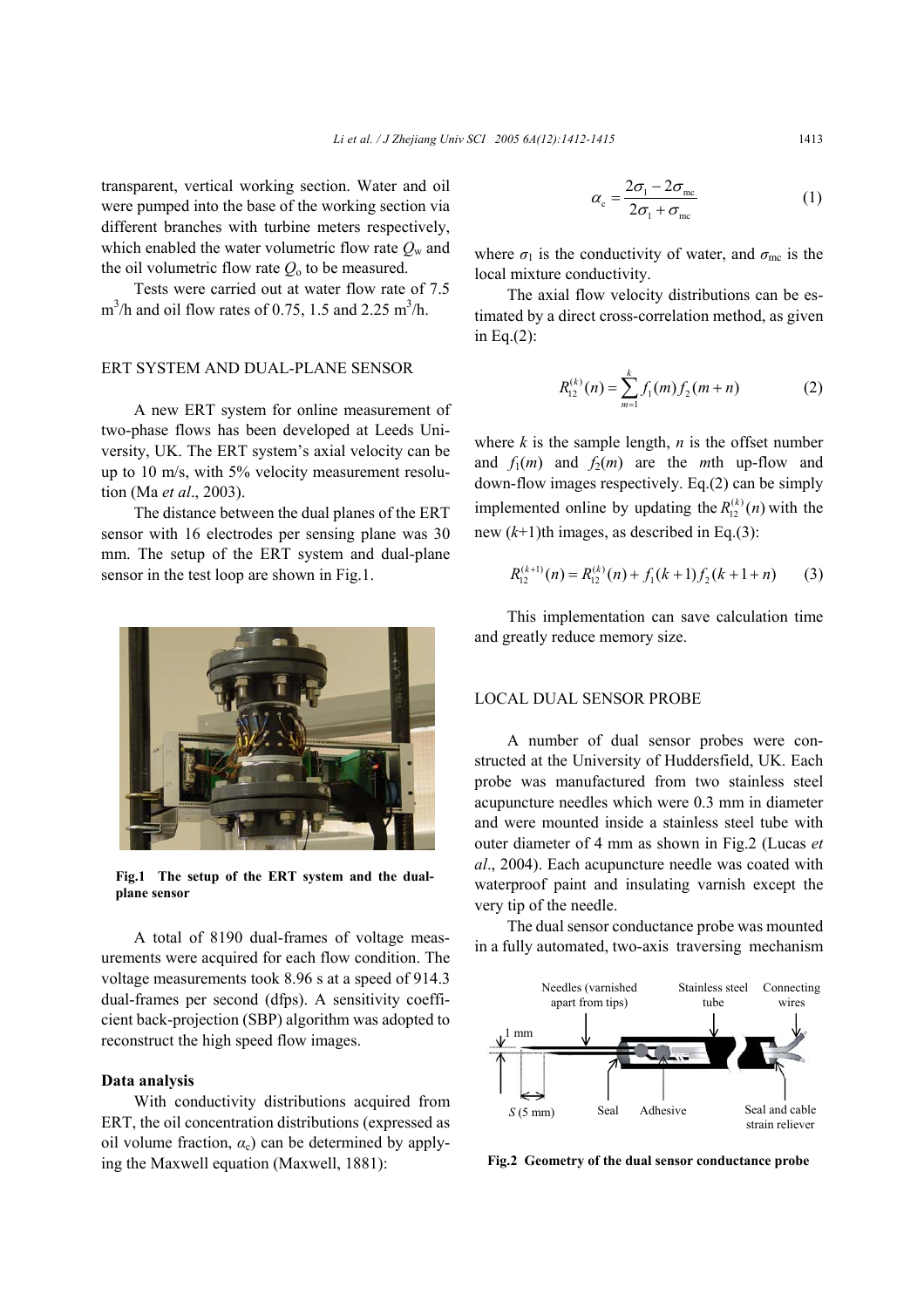which enabled the probe to be moved to any spatial location in a plane at the working section. In the experiments, the probe was traversed across four equispaced diameters with 15 equispaced locations on each diameter giving a total of 57 distinct measurement locations respectively. At each measurement location, and for each flow condition, data were acquired from the dual sensor probe for a period of 30 s.

#### EXPERIMENTAL RESULTS

According to (Beck and Plaskowski, 1987), the minimum acquisition time,  $\delta$ , can be taken as twice the product of the minimum transit time of the fluid, *τ*, and the fractional velocity discrimination, *κ* given below:

$$
\kappa = \delta/2\tau \tag{4}
$$

The discrimination resolution calculated from Eq.(4) in this study is about 1%, which is a big advance compared with previous works (Wu *et al*., 2005). Good correlation is reflected by the smoothness and continuity of the cross correlation curves.

The oil concentration and velocity distributions

obtained from both techniques are shown in Figs.3 and 4.

## CONCLUSION AND DISCUSSION

The oil volume fraction and velocity distributions in vertical oil-in-water flows have been measured by a dual-plane ERT system and a local intrusive conductance probe. The mean oil volume fractions were 9.1%, 16.7% and 23.1% in this study, good agreement between the results obtained using the two techniques has been achieved in these cases. If the oil volume fraction is so high that big oil bubbles or slugs begin to form and some electrodes lose contact with water, measurements from these electrodes may be erroneous. The conductive ring technique can be used to address this problem (Wang *et al*., 2002).

The difference between the results of the two techniques may be caused mainly by:

1. The measurement time required by the probe and ERT is quite different, the former need about 30 min to measure one flow status, the latter needs only about 9 s. If the flow status is not stable enough, a big difference will occur.

2. The ERT sensor noise level increased since



**Fig.3 Local oil volume fraction distributions obtained using the local dual-sensor conductance probe (a) and using the ERT** system (b) at  $Q_w$ =7.5 m<sup>3</sup>/h and  $Q_o$ =0.75, 1.5, 2.25 m<sup>3</sup>/h from left to right